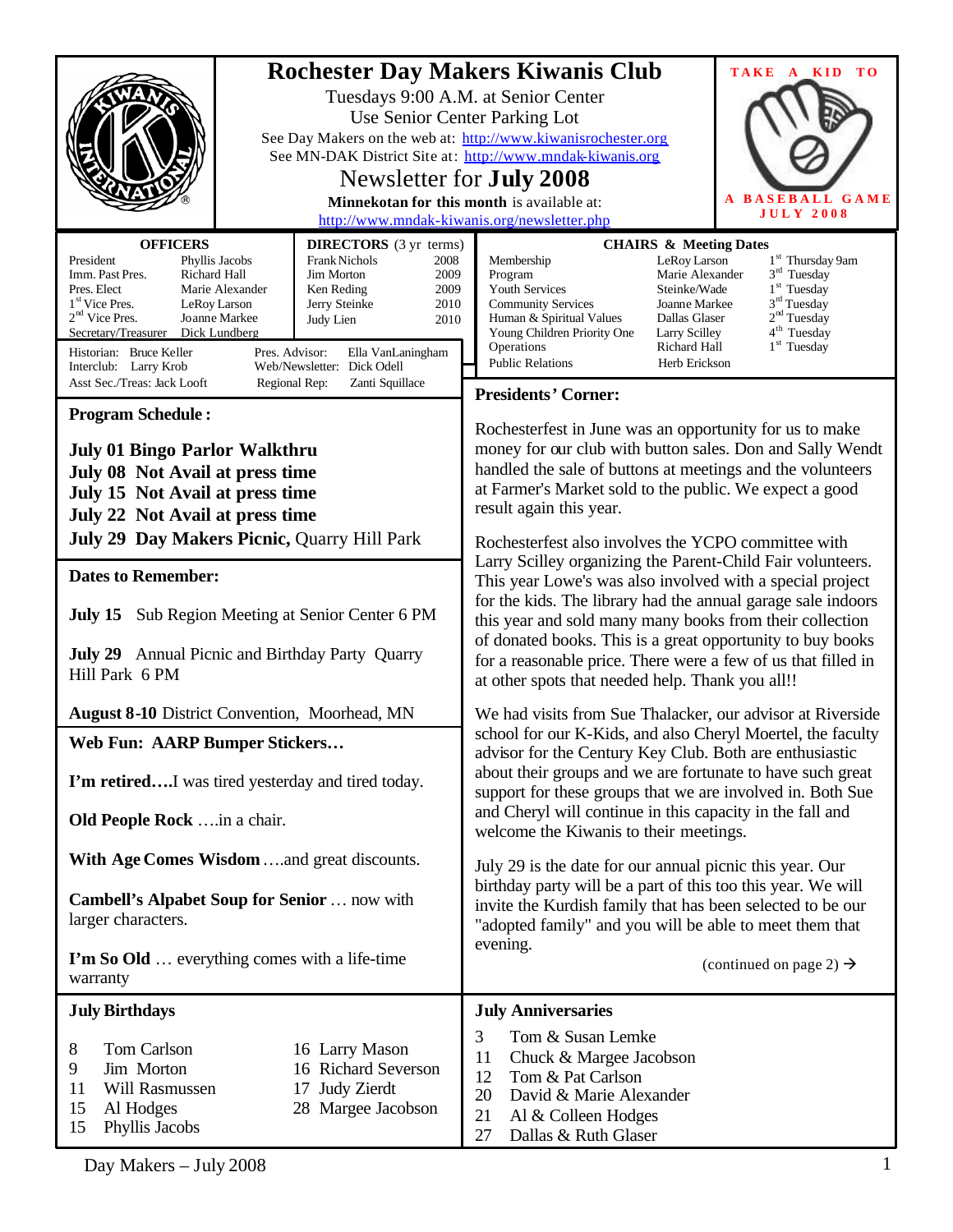### **Secretary/Treasurers Report - June'08**

| <b>Bank Balance 5/31/08:</b>   |               | \$15,048.19             |
|--------------------------------|---------------|-------------------------|
| <b>Administrative Account:</b> |               | \$14,028.63             |
| Service Account:               |               | $\frac{\$}{\$}$ -339.16 |
| Hockey/YCPO:                   |               | \$1,349.60              |
| <b>Bike Repair:</b>            | $\mathcal{S}$ | 9.12                    |

**Day Makers on leave:** Dave Arlander, Judy Lien

**May Service Hour Statistics:** 871 hours by 58 members, 70% Participation.

# **June 10, 2008 Board Meeting Highlights:**

We have a good possibility for storage of our records, and occasionally used supplies at the Senior Center's bingo location. The Senior Center wants us to consider moving our meetings to the bingo location to alleviate their parking problems at the downtown location. The club meeting will be held at the bingo location on July 1 in order for the members to see, first hand, how it would work.

The board elected the following as our clubs delegates to the Minnesota/Dakotas District Convention: Margee Jacobson, Roger Olson, Judy Zierdt, and as alternates: Chuck Jacobson and Jack Zierdt.

The board discussed the parking issue at our downtown location and what the members could do to help the Senior Center. We do have five parking places at the north side of the Hamilton Music lot that we can use. There are five 90 minute meters on  $3<sup>rd</sup>$  St. NW between Hamilton Music and the Senior Center lot.

The board discussed the officer vacancy created by LeRoy Larson's move. There will be some shuffling of positions. The nominating committee is working on coming up with a candidate to fill the vacancy remaining.

# **COMMITTEE REPORTS**

**Membership-** With LeRoy's move, the committee will be in operation without a chair until a replacement is named. The club needs one additional member by September  $30<sup>th</sup>$  to assure Distinguished Club status.

**Program-** The committee is working on August programs. The annual picnic/club birthday party details are being pursued.

Continued in next column  $\rightarrow$ 

**Operations**- Our club is in need of additional fund raisers. Do we need another banner for patches?

**YCPO-** The committee is looking for volunteers to help at the parent/child fair at Rochester Fest.

**Youth Services-** The committee is working hard on the adopted family project. The family will be invited to the picnic in July. It was suggested that the committee get the Key Club involved with the family.

**Interclub-** The year end report has been submitted to the district.

Richard Lundberg, Treasurer

**President Corner:** (continued)

We have been able to get some storage space at the Flamingo Bingo parlor so the next step will be to get a locker that we can put our things in and transport them to the site. This might free up space at home where a few of you have been keeping supplies since the remodeling at the Senior Center.

There are 5 parking places available to us in the parking lot behind Hamilton Music on the north side of the lot only and only during our regular meeting time on Tuesday mornings. Feel free to use them and help relieve the "crunch" in the Senior Center lot.

Remember the Circle of Three! Enjoy the summer,

Phyllis

**Web Humor:** Blonds have more fun because…

#### **Naming Conventions:**

 A girl was visiting her blonde friend, who had acquired two new dogs, and asked her what their names were. The blonde responded by saying that one was named Rolex and one was named Timex.

Her friend said, "Whoever heard of someone naming dogs like that?"

"HELLLOOOOOOO......," answered the blond. "They're watch dogs!"